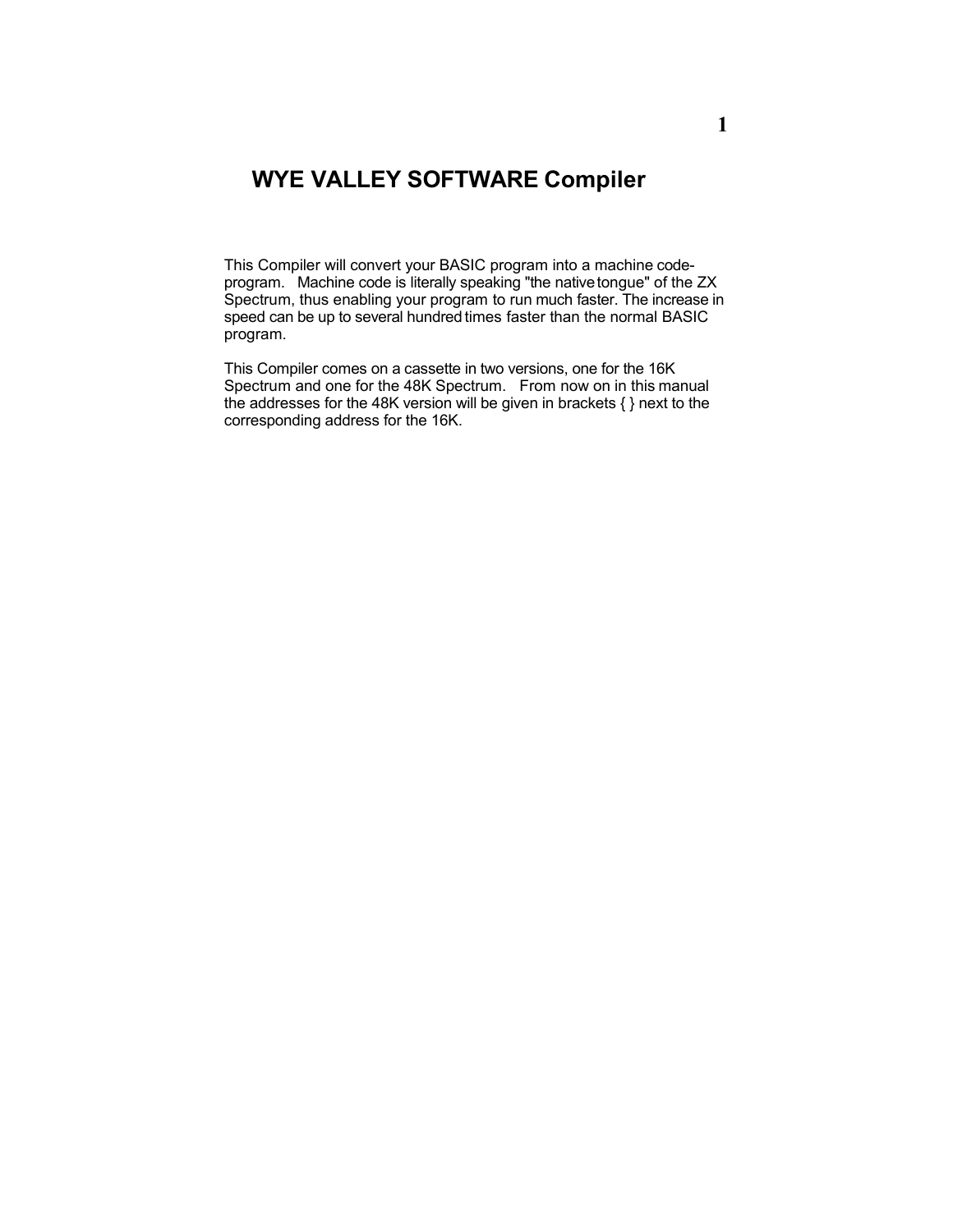## **USE**

Load the Compiler into the computer using LOAD " " Type in your BASIC program (or load off tape) and run it to check for errors, when all is correct type RAND USR 27000 {60000} and press enter to compile your program Now you will see some messages appearing on the screen

These messages have the following meanings.

# 1. "START ADDRESS"

This shows the start address of the machine code program being produced (this is always one byte above RAMTOP).

#### 2. "END ADDRESS"

This is updated during compilation and shows the last address of the machine code.

### 3 "ARRAY END ADDRESS"

This message only occurs when using the ARRAY in your program. The array is stored directly after the machine code, this message shows after completion the last address of the array.

#### 4. "FIRST PASS" "SECOND PASS'"

To make a complete compilation the Compiler must code your program twice. These messages show which pass of your program it is compiling.

### 5 "ERROR" "NO ERRORS"

If at end of compilation you get the message "NO ERRORS," then you have a correct code program. If at any stage you have"ERROR" appearing on the screen, the compiler has found a fault in your program.

The Compiler will print out the offending line and put a question mark (?) after the error, it also changes the "current line" to this error line, so just press shift + 1 to edit.

## **RUNNING COMPILED PROGRAMS**

Make a note while compiling of the START ADDRESS then type RAND USR (START ADDRESS)

### **WHERE DOES THE MACHINE CODE GO**

You can set when you want the code to be compiled by using CLEAR N (where N is one less than start address required.) On loading the Compiler RAMTOP is set to 26,000 {40,000)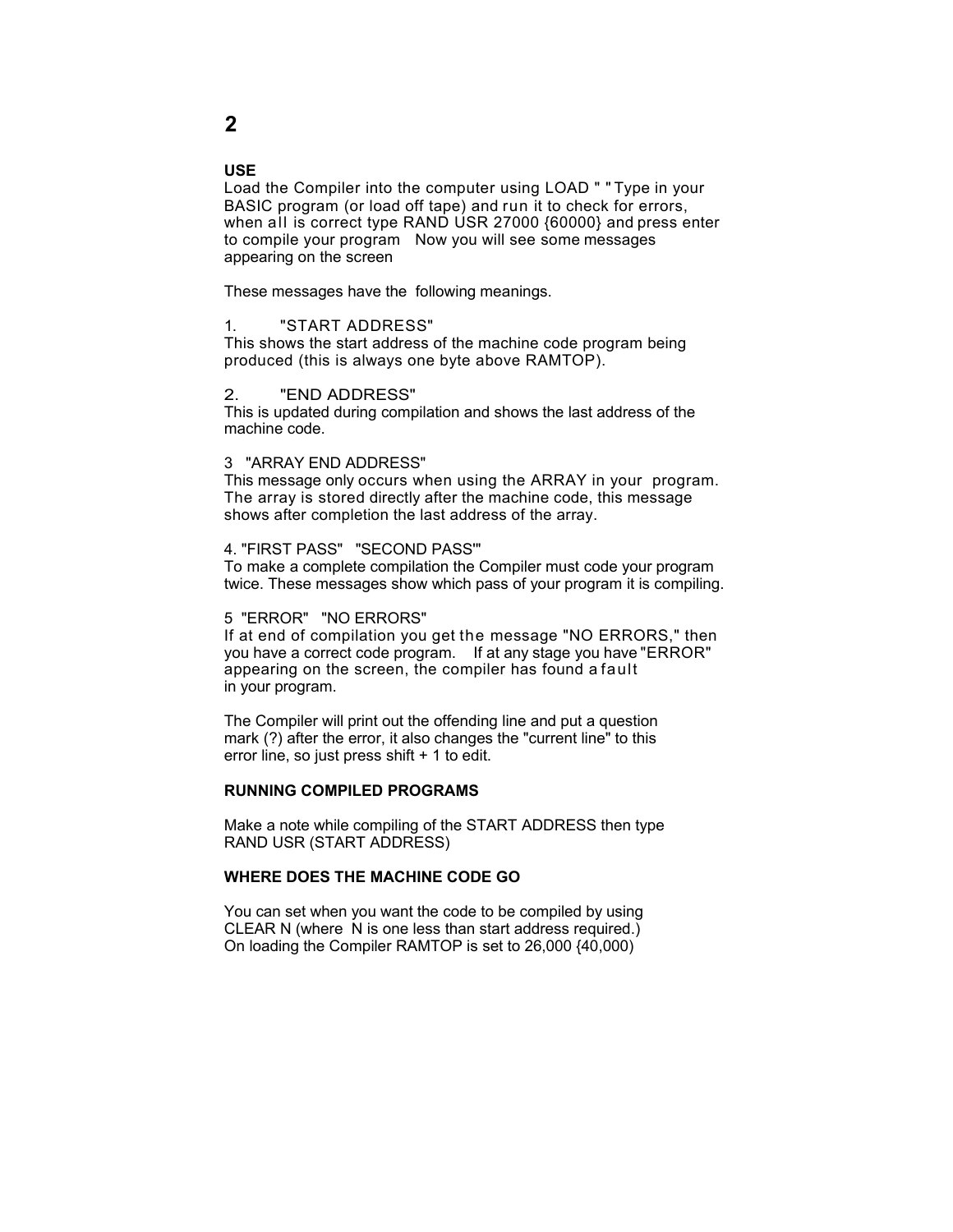By this method you can compile several programs, by locating eachone at different areas of memory.

# **MEMORY**

MEMORY can be exhausted in several ways. 1. During compilation a table of addresses of LINE numbers is built up. "OUT OF MEMORY" will occur if too many line numbers are used.

2 If either the machine code or the ARRAY threatens to over-write the compiler then "OUT OF MEMORY" will occur.

### **VARIABLES AND NUMBERS**

There are 52 Variables allowed.

26 Upper Case letters. 26 Lower Case letters.

You are also allowed to dimension a single array A ( ). This can be up to 255 elements long.

Numbers are stored as integers only, in the range -32767 to 32767

Certain functions will take the number to be stored as 0 to 65536. e.g. PEEK, POKE, USR.

All calculations can be written as normal but must be enclosed in brackets ( ).

```
N.BBefore main usER defined graphics you
We suggest the following.
  POKE 23675, 88
AND ALSO<br>FOR the 48k POKE 23676, 255
```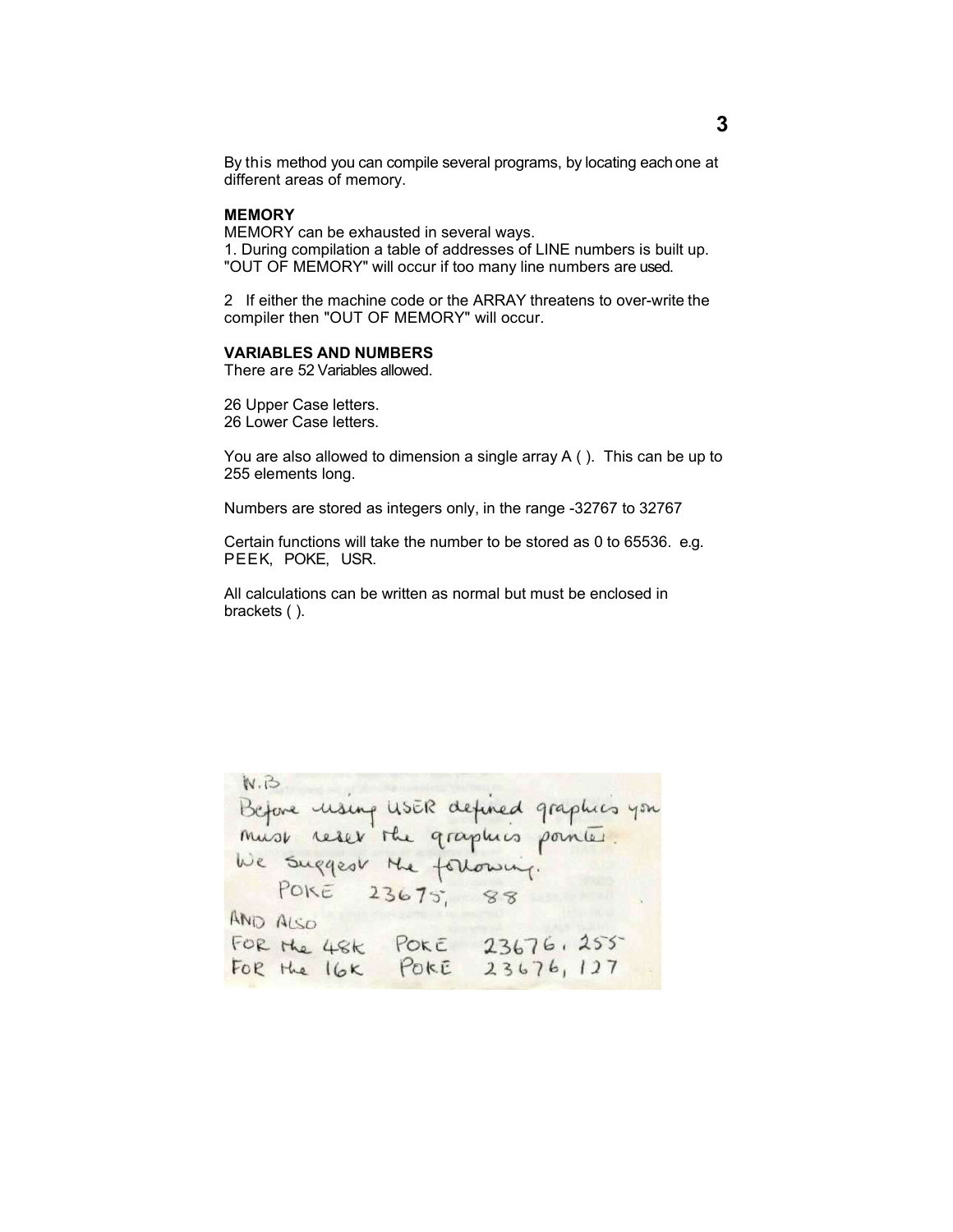# **COMMANDS WHICH COMPUTER CAN HANDLE**

The compiler can handle a large range of normal BASIC commands, there are also some very advanced commands that the compiler can handle but the normal Spectrum BASIC can't.

Here is a list of the commands allowed

KEY

| a                                | represents a single letter variable                                                                     |
|----------------------------------|---------------------------------------------------------------------------------------------------------|
| C                                | represents a sequence of colour items, separated                                                        |
| by ";" or ","                    | A colour item has the form of PAPER, INK, FLASH,                                                        |
| \$                               | BRIGHT, INVERSE, or OVER statement.<br>represents a sequence of statements, separated                   |
|                                  | by colons " "                                                                                           |
| x,y,z                            | represents numerical expressions.                                                                       |
| е                                | represents an expression.                                                                               |
| n                                | represents a number.                                                                                    |
| BEEP x,y                         | This statement has been changed from normal                                                             |
|                                  | BASIC to make it more versatile, X, Y, can be any                                                       |
|                                  | integral numbers. X gives the length (it is really the                                                  |
|                                  | number of square wave cycles output and has to be                                                       |
|                                  | calculated for each frequency) Y is the delay between                                                   |
|                                  | each square wave cycle output, so decreasing Y<br>increases the frequency This may seem complicated but |
|                                  | allows extremely complex sounds to be generated.                                                        |
| BORDER e                         | As normal                                                                                               |
| <b>BRIGHT e</b>                  | - As normal                                                                                             |
| CIRCLE c;x,y,z As normal         |                                                                                                         |
| <b>CLEAR</b>                     | Sets all variables to zero, but leaves array intact.                                                    |
| CLS -                            | As normal                                                                                               |
| <b>COPY</b>                      | As normal                                                                                               |
| DATA e1,e2,e3 As normal          |                                                                                                         |
| DIM A(n)<br>DRAW c;x,y As normal | Dimension an array with name A()                                                                        |
| <b>FLASH</b> e                   | As normal                                                                                               |
|                                  |                                                                                                         |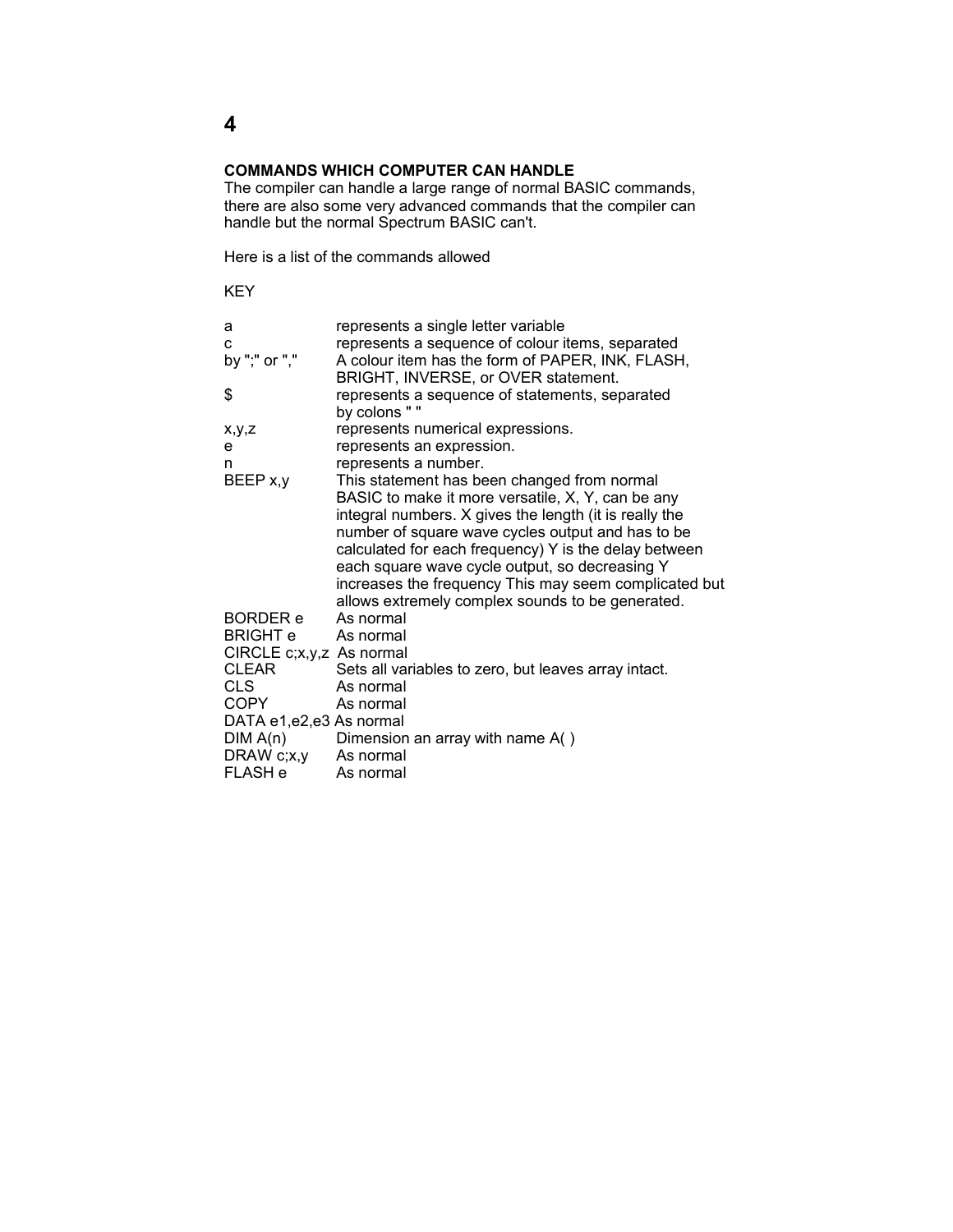| For $a = x$ to $v$      | As normal                                          |
|-------------------------|----------------------------------------------------|
| For $a = x$ to y STEP z | As normal                                          |
| GOSUB n                 | As normal                                          |
| Go to n                 | As normal                                          |
| If x then s             | As normal ().-, < are allowed)                     |
| INK e                   | As normal                                          |
| <b>INPUT</b>            | As normal (this is exactly the same as             |
|                         | normal Spectrum BASIC since any PRINT items        |
|                         | can be included and also a number of variables     |
|                         | may be input. Normally the characters typed        |
|                         | appear in the bottom section of the screen, but if |
|                         | desired by changing the contents of a memory       |
|                         | location before compiling the input printing can   |
|                         | be placed in the top section of the screen. The    |
|                         | address of memory location is 27930, (60930).      |
|                         | Its contents are 0 tor normal input and 2 for      |
|                         | special input.                                     |
| <b>INVERSE e</b>        | As normal                                          |
| $LET a = e$             | As normal                                          |
| LOAD f CODE             | As normal                                          |
| L PRINT                 | As normal                                          |
| NEXT a                  | As normal                                          |
| OUT x,y                 | As normal                                          |
| OVER e                  | As normal                                          |
| PAPER e                 | As normal                                          |
| PAUSE e                 | As normal                                          |
| PLOT c;m,n.             | As normal                                          |
| POKE <sub>m,n</sub>     | As normal                                          |
| <b>PRINT</b>            | As normal                                          |
| RANDOMIZE               | As normal                                          |
| READ a                  | As normal                                          |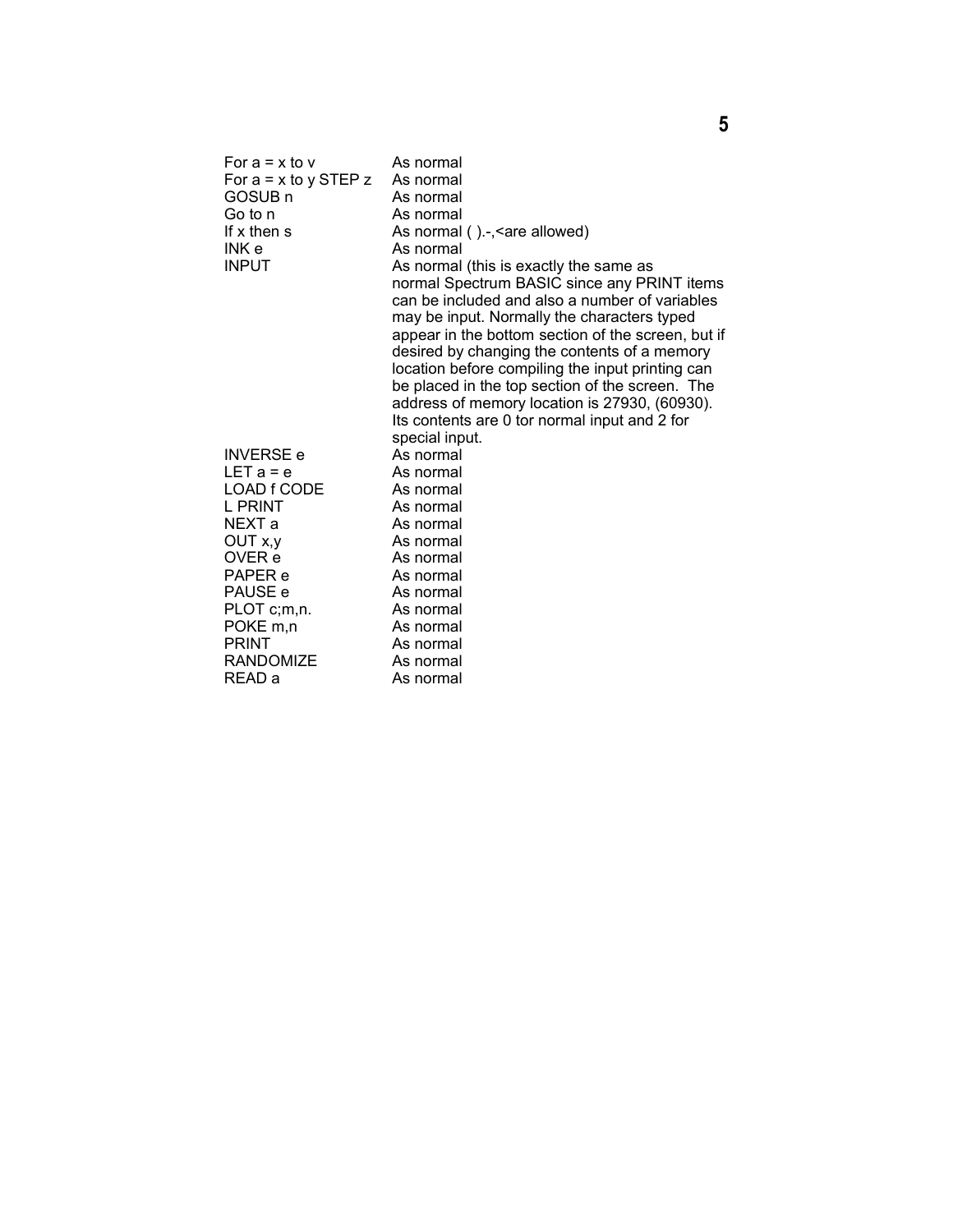| REM<br>RESTORE n<br><b>RETURN</b> | This statement can be followed by a single letter<br>and some parameters, each letter is a command<br>which cannot be normally obtained in Spectrum<br>BASIC. These are listed at the end. if the first<br>character is not one of those key letters, then it<br>is treated as a normal REM statement.<br>As normal<br>As normal |
|-----------------------------------|----------------------------------------------------------------------------------------------------------------------------------------------------------------------------------------------------------------------------------------------------------------------------------------------------------------------------------|
| SAVE f CODE m,n<br><b>STOP</b>    | As normal<br>Causes a return to BASIC with STOP message.                                                                                                                                                                                                                                                                         |
|                                   |                                                                                                                                                                                                                                                                                                                                  |

# **EXTRA COMMAMDS (AFTER REM STATEMENTS)**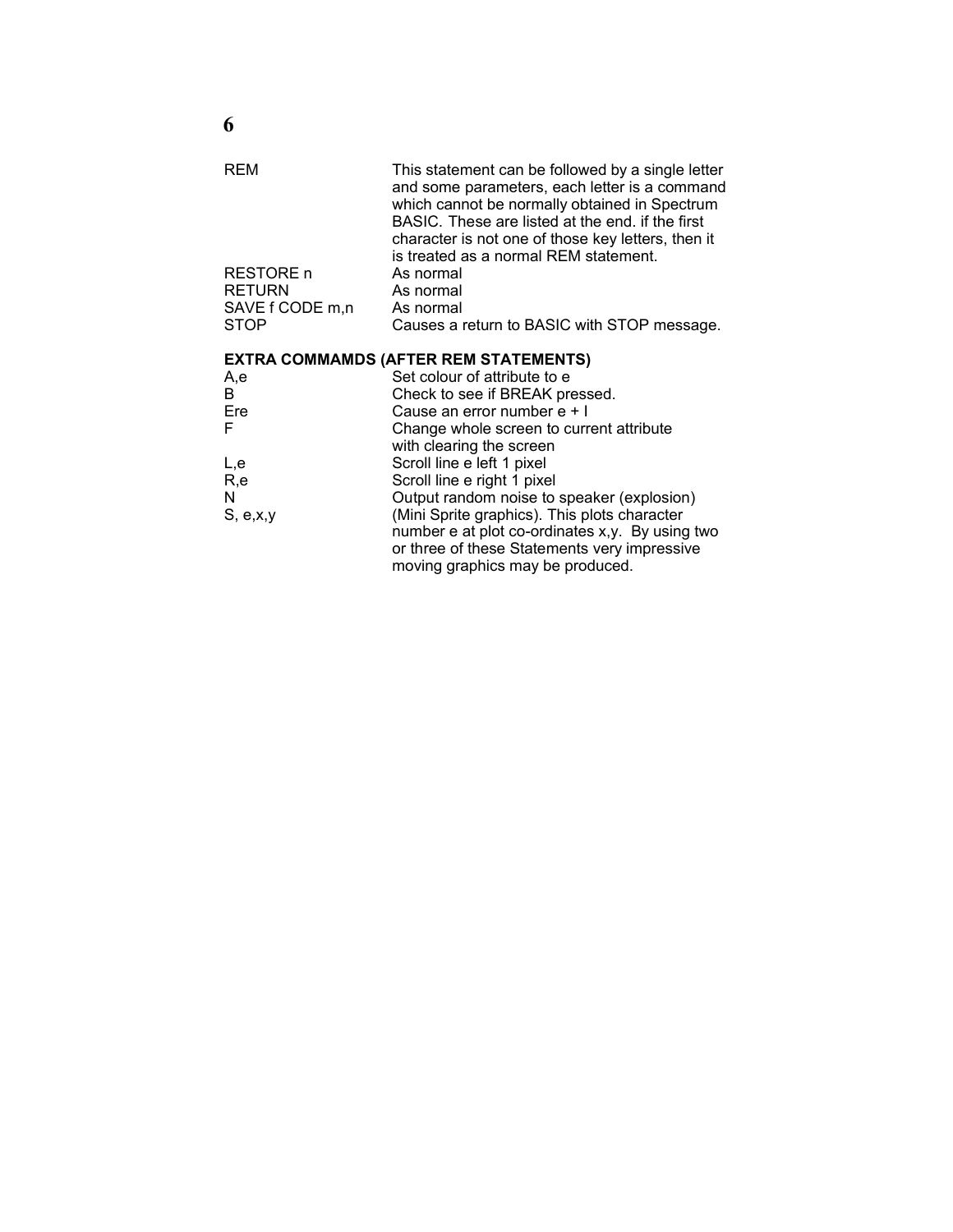FUNCTIONS ATTR CODE "Character" CODE INKEY\$ CODE SCREEN \$ IN Number PEEK POINT RND USR e + USR"CHARACTOR"

# **SAVING THE CODE**

For the compiler to produce efficient machine code, there must be a set of RUN-TIME routines, which are called from the code. The machine rode program cannot function without these routines and so must be saved along with the machine code.

These routines are copyright and saved copies must not be lent or sold without the written permission of "Wye Valley Software". We are always ready to receive new games or programmes and if suitable will buy outright or sell on a royalty basis.

The program can be saved as follows:

For the 48K Spectrum use SAVE "name" CODE start address, 65536 - start address.

For the 16K Spectrum use SAVE "name" CODE start address, 32767 start address.